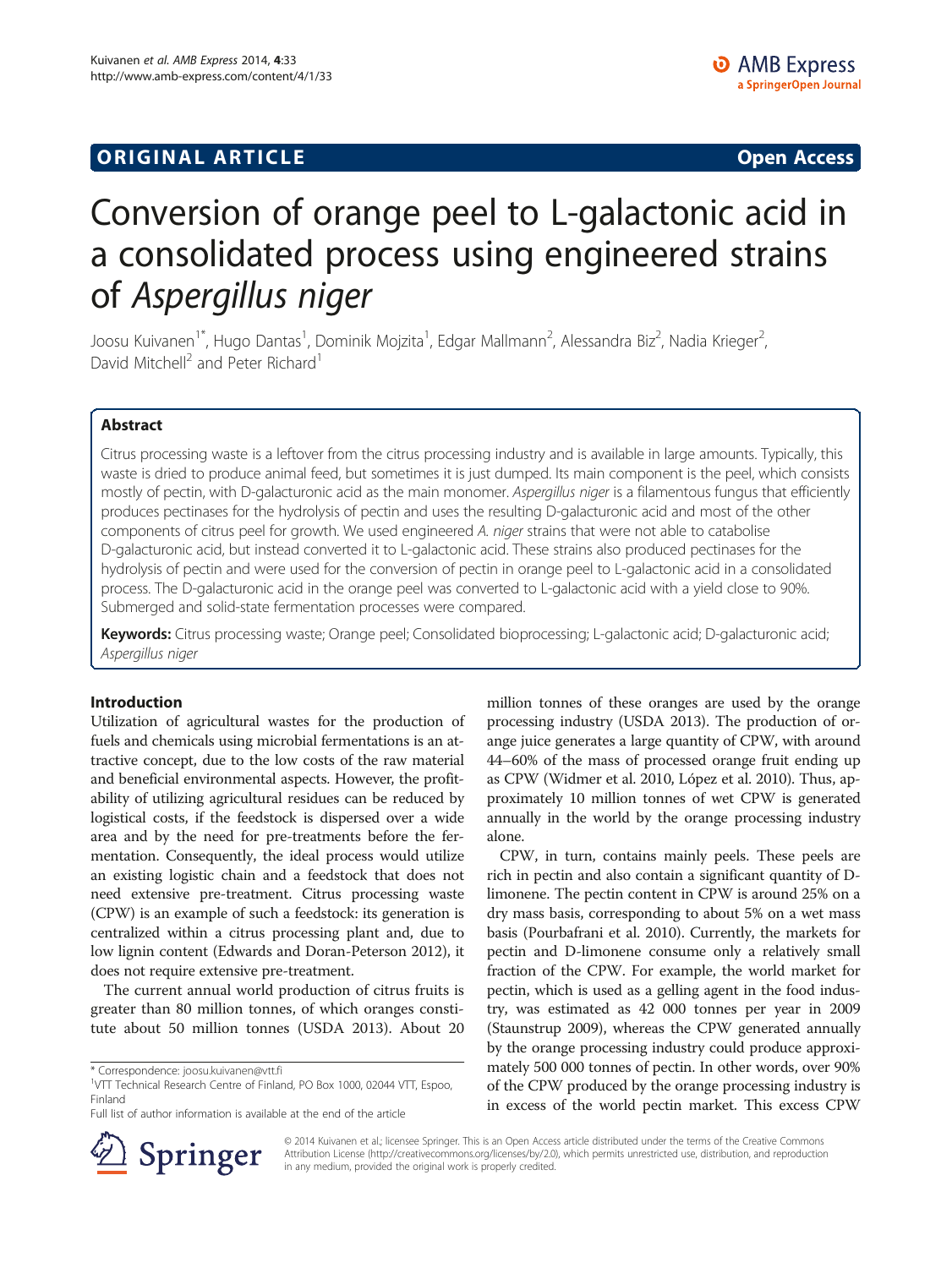could be used for animal feed. However, this is seldom economic, due to the high energy requirements for the processes of drying and milling that are necessary to transform the CPW into a meal that is appropriate for adding to animal feed (Grohman et al. [2013](#page-7-0)). As a result, the CPW is sometimes simply discarded. It is therefore highly desirable to find new ways of converting pectin-rich residues into useful products, following the worldwide trend of using renewable resources to substitute petroleum derivatives.

So far, most attempts to produce higher-value products from CPW have involved extracting compounds such as pectin and D-limonene and fermenting the remaining matter to produce ethanol (Edwards and Doran-Peterson [2012\)](#page-7-0). However, due to the limited size of the world pectin market and the inability of ethanologenic yeasts to ferment D-galacturonic acid (Van Maris et al. [2006\)](#page-7-0), the main constituent in pectin, it is possible to utilize only a part of CPW in these processes. Other proposed products from CPW include methane (López et al. [2010\)](#page-7-0), citric acid (Rivas et al. [2008\)](#page-7-0), succinic acid (Li et al. [2010a\)](#page-7-0) and enzymes (López et al. [2010\)](#page-7-0). In the current work, we open a new route to increase the value of CPW using engineered Aspergillus niger strains to convert the pectin to L-galactonic acid in a consolidated process.

L-Galactonic acid and its lactone (L-galactono-1,4-lactone) are currently expensive speciality chemicals and are not widely used. However, these compounds would have the potential to be used more widely if they were available at a lower price. L-Galactonic acid is also a precursor for Lascorbic acid (vitamin C): L-galactono-1,4-lactone, which is formed from L-galactonic acid upon acidification, can be directly converted to L-ascorbic acid through a fermentative process (Onofri et al. [1997](#page-7-0), Roland et al. [1986\)](#page-7-0) or through a chemical process (Csiba et al. [1993](#page-7-0)). The annual production of synthetic L-ascorbic acid is about 100 000 tonnes (Pappenberger and Hohmann [2013](#page-7-0)). The 500 000 tonnes of pectin in the annually produced CPW contains around 375 000 tonnes of D-galacturonic acid. In turn, equimolar conversion of this D-galacturonic acid to Lgalactonic acid and, subsequently, to L-ascorbic acid could be theoretically achieved. Therefore, even after factoring in conversion efficiencies below 100%, CPW could easily supply the raw material for world L-ascorbic acid production. The production of polymers derived from L-galactonic acid has also been studied (Romero Zaliz and Varela [2003](#page-7-0), Romero Zaliz and Varela [2005\)](#page-7-0).

L-Galactonic acid is an intermediate of the reductive pathway for catabolism of D-galacturonate that is found in moulds such as *Aspergillus niger* (Figure [1](#page-2-0)) (Richard and Hilditch [2009](#page-7-0)). In A. niger, D-galacturonate is first reduced to L-galactonate by the D-galacturonate reductase, GAAA (Martens-Uzunova and Schaap [2008](#page-7-0)). L-Galactonate is subsequently converted to 2-keto-3-deoxy-L-galactonate (3-deoxy-L-threo-hex-2-ulosonate) by the L-galactonate dehydratase, GAAB, which is then further metabolized to pyruvate and glycerol by the action of GAAC and GAAD (Martens-Uzunova and Schaap [2008](#page-7-0)).

The deletion of the gene coding for the L-galactonate dehydratase, gaaB, resulted in a strain of A. niger that does not grow on D-galacturonic acid but instead converts Dgalacturonate to L-galactonate (Kuivanen et al. [2012](#page-7-0)). Since this strain produces pectinases, it was able to produce L-galactonate from polygalacturonate in a submerged fermentation (Kuivanen et al. [2012\)](#page-7-0). The aim of the current work was to determine whether this strain could be used to hydrolyse the pectin in the CPW and convert the resulting D-galacturonic acid to L-galactonic acid in a single fermentation process.

# Materials and methods

## Strains

The Aspergillus niger strain ATCC 1015 (CBS 113.46) was used as a wild type. Engineered strains ATCC 1015 ΔgaaB (L-galactonate dehydratase deletion strain) and ΔgaaBgaaA (L-galactonate dehydratase strain with overexpression of the D-galacturonate reductase gaaA) were described previously (Kuivanen et al. [2012\)](#page-7-0). The strains ΔgaaB and ΔgaaB-gaaA are deposited in VTT Culture Collection as D-121454 and D-121455, respectively.

# Preparation of the substrate

Citrus processing waste (CPW), remaining after the preparation of fresh orange juice, was obtained from a local restaurant in Curitiba (Brazil). The CPW was dried at 60°C and milled with a grinder to a particle size of 0.9-2.4 mm. The ground CPW was washed with water in order to remove soluble sugars and dried again at 60°C. Finally, the powder was autoclaved for 40 min at 120°C.

# Submerged fermentations

For the submerged fermentations (SmF) with CPW, mycelia were pre-grown in 250-ml Erlenmeyer flasks in a medium containing (in g l−<sup>1</sup> ): yeast extract 10, peptone 20 and gelatin 30. Pre-cultures were inoculated with a spore suspension and incubated overnight at 28°C, 200 rpm. Mycelia were harvested by vacuum filtration and rinsed with sterile water. Submerged cultures contained 40 g  $l^{-1}$ of the prepared CPW, which, due to the residual water, represents 35.1 g  $l^{-1}$  on a dry mass (DM) basis and were supplemented with A. nidulans defined minimal medium (Barratt et al. [1965](#page-7-0)), containing (in g  $l^{-1}$ ): NaNO<sub>3</sub> 6, KCl 0.52,  $MgCl<sub>2</sub>$  0.52 and  $KH<sub>2</sub>PO<sub>4</sub>$  1.52. In a separate culture, only sterile water with 40 g  $l^{-1}$  of the prepared CPW was used. Cultures were carried out in 250-ml Erlenmeyer flasks containing 50 ml final volume and were inoculated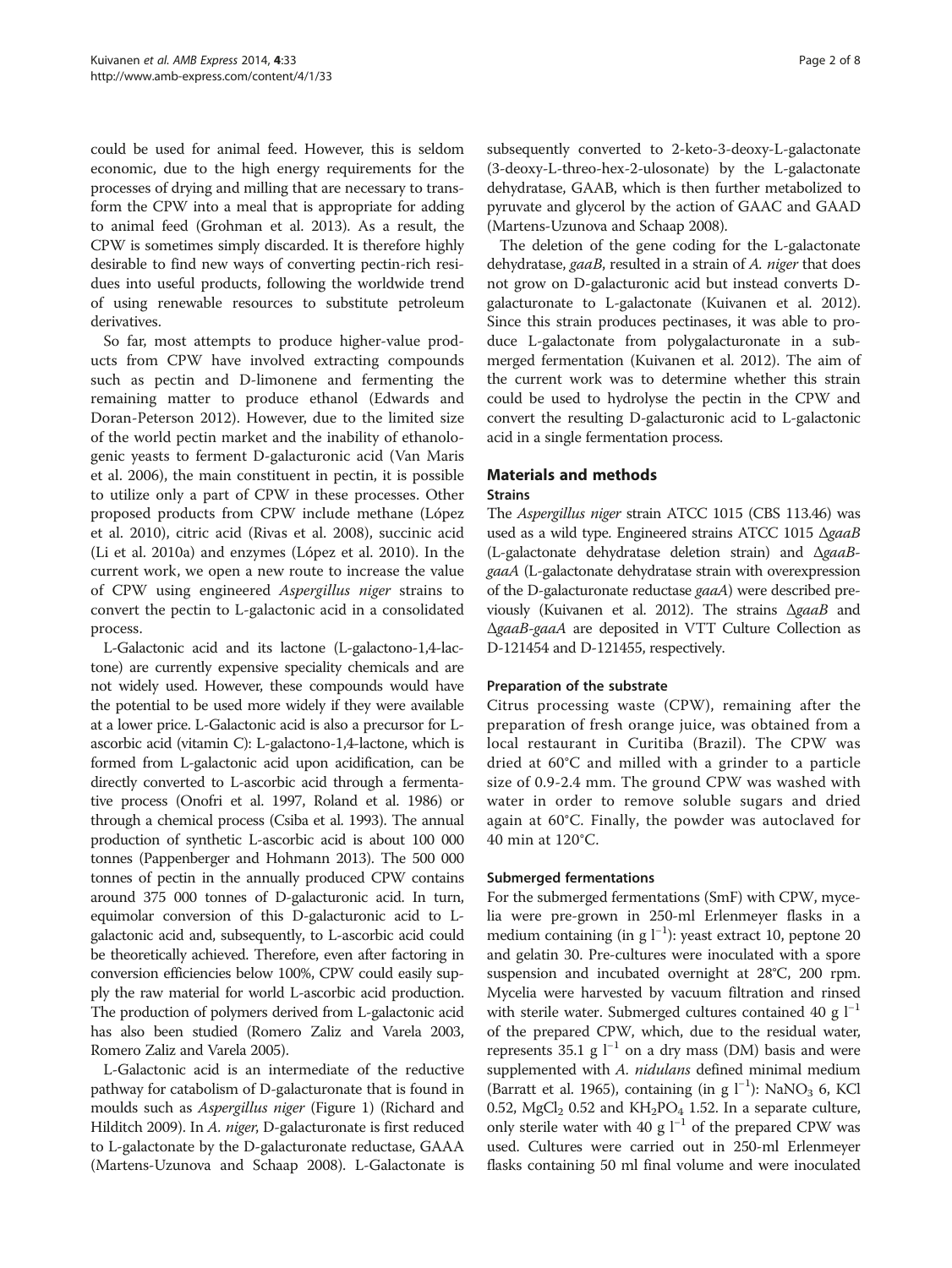

<span id="page-2-0"></span>

with 10 g  $l^{-1}$  (2.3 g  $l^{-1}$  DM) of pre-grown mycelia and incubated at 28°C and at 200 rpm. Samples were taken for HPLC analysis at intervals and solid matter (mycelia + insoluble substrate) was removed by centrifugation. In the fermentation for purification of the L-galactonic acid, 40 g l−<sup>1</sup> of the prepared CPW was fermented in 500 ml of water in a 2000 ml flask. The culture was inoculated and incubated as described above.

#### Solid-state fermentations

For the small scale solid-state fermentation (SSF) 2 g (1.76 g DM) of the CPW, prepared as described above, was added to each 100-ml Erlenmeyer flask. Sterile water (6 ml) containing inoculum of  $2\times10^7$  spores was added. The flasks were incubated at 28°C and a relative humidity of 96%. The effect of nutritional supplementation in SSF was studied by adding either 6 ml of pure water or a solution containing (in g l<sup>-1</sup>): K<sub>2</sub>HPO<sub>4</sub> 3,  $(NH_4)_2SO_4$  13,  $MgSO_4$ .7 $H_2O$  5, KCl 10 and FeS- $O_4.7H_2O$  0.1.

In order to investigate the potential for scaling up the process, packed-bed bioreactors (28 cm by 3.5 cm, ~270 ml) were used. For each column, 10 g (8.78 g DM) of the prepared CPW was wetted with 30 ml of the nutritional supplementation (as above) containing an inoculum  $(10<sup>7</sup>$  spores per g prepared CPW). Columns were incubated in a water bath maintained at 28°C. Each column received a flow rate of air (saturated with water at 28°C) of 150 ml min $^{-1}$ .

For the extraction of the fermentation products, 15 ml of sterile water were added per 1 g (0.88 g DM) of fermented solids and the suspension was incubated at 28°C and 200 rpm for an hour. The liquid was collected by vacuum filtration and analysed by HPLC.

#### D-galacturonic acid content of the CPW

In order to estimate the total D-galacturonic acid content in the substrate, 1 g (0.88 g DM) of the prepared CPW was hydrolysed with 127 PGNU (polygalacturonase unit, as defined by Novozymes) per ml of a commercial pectinase (Pectinex Ultra SP-L, Novozymes) in a final volume of 30 ml. The reaction mixture was incubated overnight at 30°C and at 100 rpm. The hydrolysed orange peel suspension was centrifuged and the supernatant was analysed by HPLC. The water content in the dried CPW was determined by heating the CPW in oven at 100°C overnight and weighing to determine the loss of mass.

#### Transcriptional analysis

For the transcriptional analysis in the submerged fermentations, 1 ml samples were collected and the mycelia were harvested by vacuum filtration, frozen with liquid nitrogen and stored at −80°C. RNA was extracted with the RNeasy Plant Mini Kit (Qiagen) following the manufacturer's instructions.

cDNA was prepared using the First Strand cDNA Synthesis Kit (Roche) following the manufacturer's instructions. Quantitative PCR was carried out using the LightCycler SYBR green I master mix and the LightCycler 96 System. The transcription of putative D-galacturonate transporters An14g04280 and An03g01620 (Martens-Uzunova and Schaap [2008\)](#page-7-0) was quantified with the primers listed previously (Kuivanen et al. [2012\)](#page-7-0). The transcription levels were normalized to actin using the accompanying software (Advanced Relative Quantification Tool).

#### L-galactonic acid purification

After the 500-ml SmF, the broth was separated by vacuum filtration and loaded onto an ion-exchange resin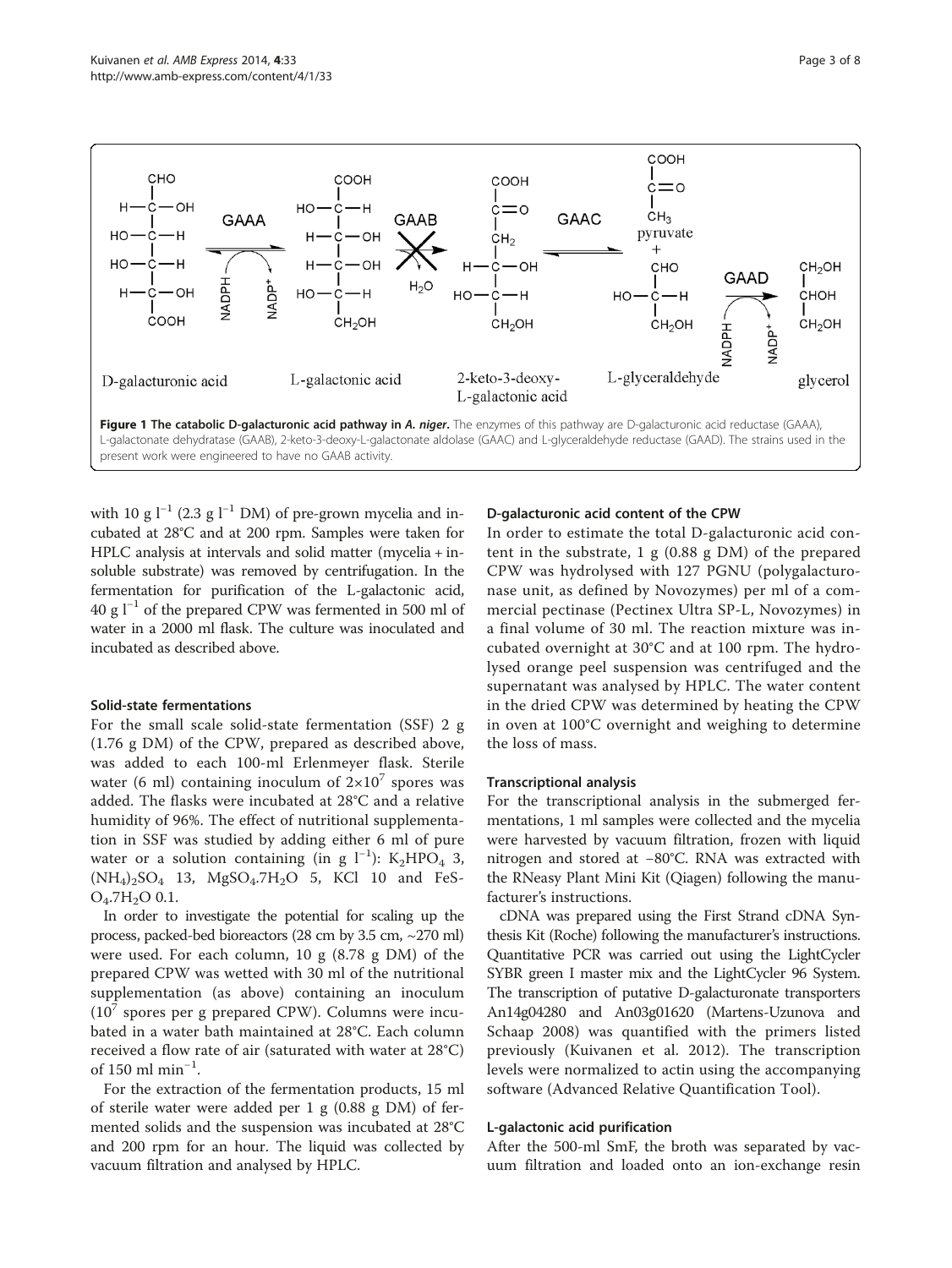(Dowex 1X8, formate form). The bound L-galactonic acid was eluted with a linear formic acid gradient from 0 to 3 M. Fractions were collected and analysed by HPLC. The fractions with the highest L-galactonic acid content were combined and lyophilized. The resulting powder was dissolved in water and the proportions of linear L-galactonic acid and L-galactono-1,4-lactone were quantified using the colorimetric lactone assay (Hestrin [1949\)](#page-7-0). In the assay, 200 μl of the dissolved product was mixed with 400 μl of solution containing 4 M hydroxylamine and 4 M NaOH, followed by acidification with 200 μl of 4 M HCl and addition of 200 μl of 100 g  $l^{-1}$  FeCl<sub>3</sub> in 0.1 M HCl. The absorbance was measured at 540 nm. Commercial L-galactono-1,4-lactone (Sigma) was used for the standard curve.

In an alternative procedure, the suitability of calcium precipitation for the purification was studied, using a method similar to that described for succinate (Li et al. [2010b](#page-7-0)). In order to remove some of the impurities and clarify the broth, filtered final broth was stirred with activated carbon (12.5% w/v) for an hour. The activated carbon was then removed by filtration and the resulting clear liquid was collected. In order to precipitate the product as calcium L-galactonate, the liquid was stirred and solid  $Ca(OH)_2$  was added until the pH rose to 12.6. The resulting precipitate was collected by filtration and rinsed with cold water. L-Galactonic acid was released from the calcium salt by adding  $0.5$  M  $H<sub>2</sub>SO<sub>4</sub>$  until pH 2.0. The precipitate  $(CaSO<sub>4</sub>)$  was removed by filtration and the filtrate was analysed by HPLC.

#### HPLC analysis and calculations

The concentrations of sugars and sugar acids were determined by HPLC, using a fast acid analysis column (100 by 7.8 mm, Bio-Rad laboratories, Hercules, CA) linked to an Animex HPX-87H organic acid analysis column (300 by 7.8 mm, Bio-Rad Laboratories), with 5 mM  $H<sub>2</sub>SO<sub>4</sub>$  as the eluent and a flow rate of 0.5 ml min<sup>-1</sup>. The column was maintained at 55°C. Peaks were detected with a Waters 410 differential refractometer.

All the sugar and sugar acid contents, the product yields and production rates were calculated on the basis of the DM of CPW used. Margins of error are presented as standard errors of the means (SEM). All the statistical tests were carried out using Student's t-test. In the Table [1](#page-4-0), the "product yield" is calculated from the highest Lgalactonic acid concentration during the fermentation (Figures [2](#page-4-0)A and [3A](#page-4-0)). The "product yield of theoretical maximum" represents the ratio of the highest L-galactonic acid content (in the fermentation) to the D-galacturonic acid content in the CPW (determined as described above).

#### Results

In order to investigate the conversion of CPW to Lgalactonic acid, we inoculated ground CPW with wild

type and engineered A. niger strains ( $\Delta$ gaaB and  $\Delta$ gaaBgaaA) and tested solid-state (SSF) and submerged (SmF) fermentations. A key value-added by-product from CPW is D-limonene, which is inhibitory for many microbes (Pourbafrani et al. [2010\)](#page-7-0), including A. niger (Sharma and Tripathi [2008\)](#page-7-0). In our process, it was not specifically extracted, although the washing of CPW possibly decreased its D-limonene content. The inhibitory effect of D-limonene was not studied in the process. After the washing, the insoluble material, containing mainly pectin, cellulose and hemicellulose, was fermented in SmF and SSF processes. The D-galacturonic acid resulting from the pectin hydrolysis was reduced to L-galactonic acid by the  $\Delta$ gaaB and  $\Delta$ gaaB-gaaA strains. L-Galactonic acid production was not observed in either process using the wild type strain.

## Composition of CPW

The content of D-galacturonic acid in the substrate was analysed by hydrolysing the prepared CPW with pectinases. The D-galacturonic acid was quantified by HPLC. This allowed calculation of the maximal theoretical yield of L-galactonic acid that can be obtained from CPW (1 mol of L-galactonic acid per 1 mol of Dgalacturonic acid). The water content in the prepared dry CPW substrate was  $12.2 \pm 0.4$ %. In the remaining matter, the content of free D-galacturonic acid was  $270 \pm 7$  mg per g CPW (on a DM basis) after pectinase hydrolysis. The other main soluble components in the hydrolysed CPW were, in mg per g CPW, D-glucose  $55 \pm 1$ , D-galactose  $62 \pm 1$ , Larabinose  $67 \pm 2$  and L-rhamnose  $15 \pm 1$ . The soluble sugars and sugar acids released in the pectinase hydrolysis accounted for 46.6% of the dry mass of the CPW.

# Consolidated conversion of orange peel to L-galactonic acid in submerged fermentation

In SmF, supplementation with the mineral salt solution improved both the initial productivity and the final yield of Lgalactonic acid for both ΔgaaB and ΔgaaB-gaaA (Table [1](#page-4-0) and Figure [2A](#page-4-0)). The initial productivity increased from values of 0.74-1.01 mg g<sup>-1</sup> h<sup>-1</sup> to around 1.2 mg g<sup>-1</sup> h<sup>-1</sup> and the product yield increased from values of 79–95 mg  $g^{-1}$  to around 160 mg g−<sup>1</sup> . The highest L-galactonic acid titer among SmFs,  $5.60 \pm 0.09$  g l<sup>-1</sup> (after 119 h), was obtained with ΔgaaB-gaaA in the supplemented process (Figure [2A](#page-4-0)). The pH during the fermentation was lower in SmFs without supplementation (Figure [2B](#page-4-0)). Although low pH increased L-galactonic acid production in SmF in a previous study (Kuivanen et al. [2012\)](#page-7-0), the value below 2 that was reached in the current study might have had a negative effect.

In order to investigate the transport of the substrate into the cell, the transcription of two putative D-galacturonic acid transporters, An14g04280 and An03g01620, was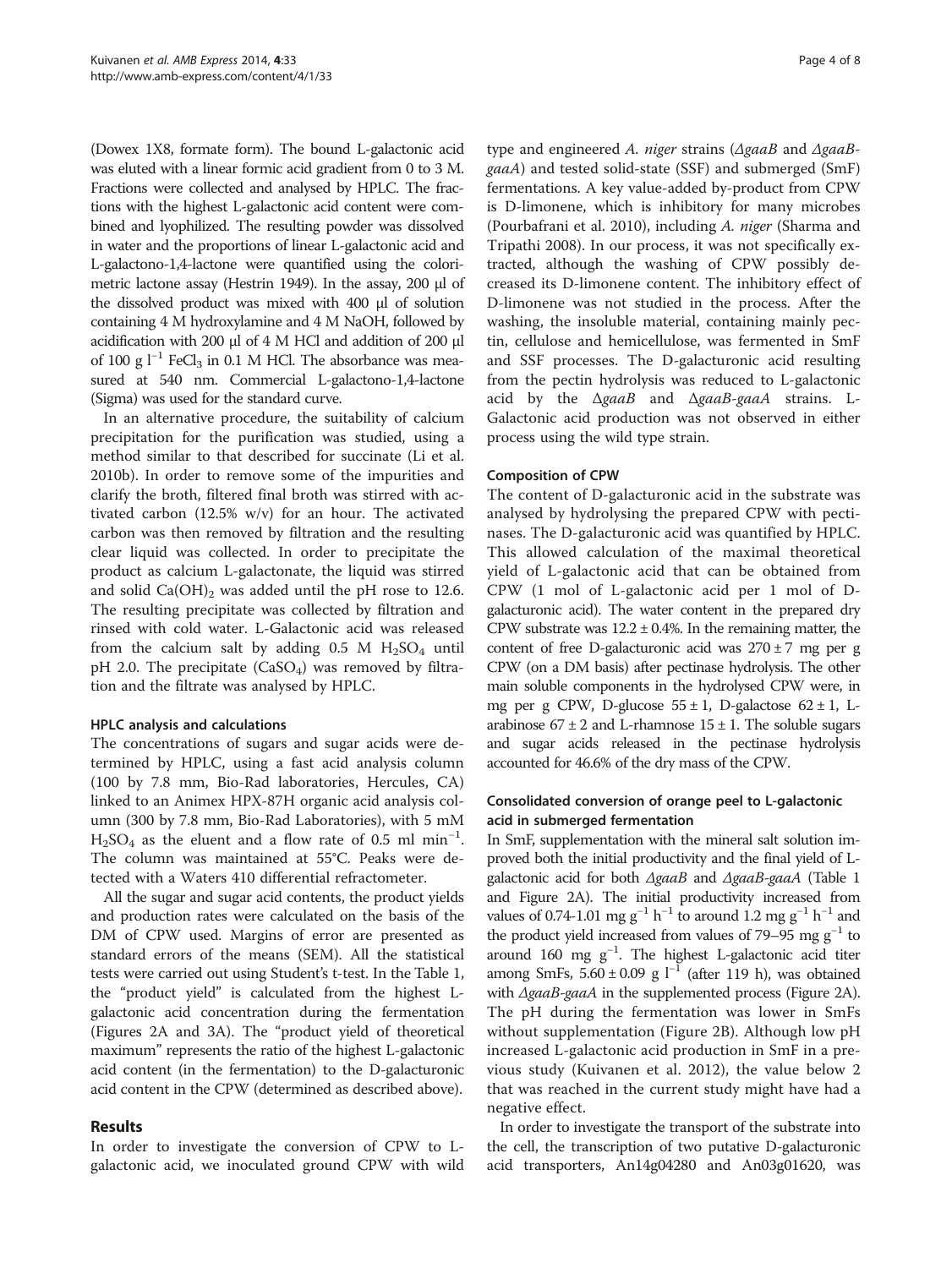## <span id="page-4-0"></span>Table 1 Initial productivities, product yields and product yields as a percentage of the theoretical maximum from SmFs and SSFs on a DM basis

| <b>Strain</b>                                                                                                        | Initial productivity<br>mg <sub>L-galactonate</sub> /g <sub>peel</sub> /h |                                 | Product yield, $Y_{\rm p/s}$<br>mg <sub>L-galactonate/gpeel</sub> |                             | Product yield (%) of theoretical maximum<br>9L-galactonate/9D-galacturonate |            |
|----------------------------------------------------------------------------------------------------------------------|---------------------------------------------------------------------------|---------------------------------|-------------------------------------------------------------------|-----------------------------|-----------------------------------------------------------------------------|------------|
|                                                                                                                      |                                                                           |                                 |                                                                   |                             |                                                                             |            |
|                                                                                                                      | SmF                                                                       | <b>SSF</b>                      | SmF                                                               | <b>SSF</b>                  | <b>SmF</b>                                                                  | <b>SSF</b> |
|                                                                                                                      | $0-70.5 \pm 1.5$ h                                                        | 0-96 h                          |                                                                   |                             |                                                                             |            |
| $\Delta$ gaaB (without suppl.)                                                                                       | $1.01 \pm 0.04^{\circ}$                                                   | $0.35 + 0.01$                   | $79 + 5$                                                          | $116 + 2^c$                 | 23%                                                                         | 43%        |
| <b><i><u>AgaaB-qaaA</u></i></b> (without suppl.)                                                                     | $0.74 \pm 0.03^{\circ}$                                                   | $0.49 \pm 0.02$                 | $95 \pm 3$                                                        | $167 \pm 2^{c}$             | 35%                                                                         | 62%        |
| $\Delta$ gaaB (with suppl.)                                                                                          | $1.16 \pm 0.01$                                                           | $42.14 \pm 0.09$                | $157 \pm 3$                                                       | $4233 + 2^c$                | 58%                                                                         | 87%        |
| <b><i>AgaaB-gaaA</i></b> (with suppl.)                                                                               | $1.26 + 0.02$                                                             | $^{d}$ 2.35 + 0.03 <sup>c</sup> | $159 + 3$                                                         | $^{d}$ 221 + 6 <sup>c</sup> | 59%                                                                         | 82%        |
| The process type (SmF or SFF) significantly ( $p < 0.05$ ) better than the other in the same nutritional conditions. |                                                                           |                                 |                                                                   |                             |                                                                             |            |

 $d$ Errors present  $\pm$  SEM, n = 2.

Errors represent  $\pm$  SEM, n = 3.



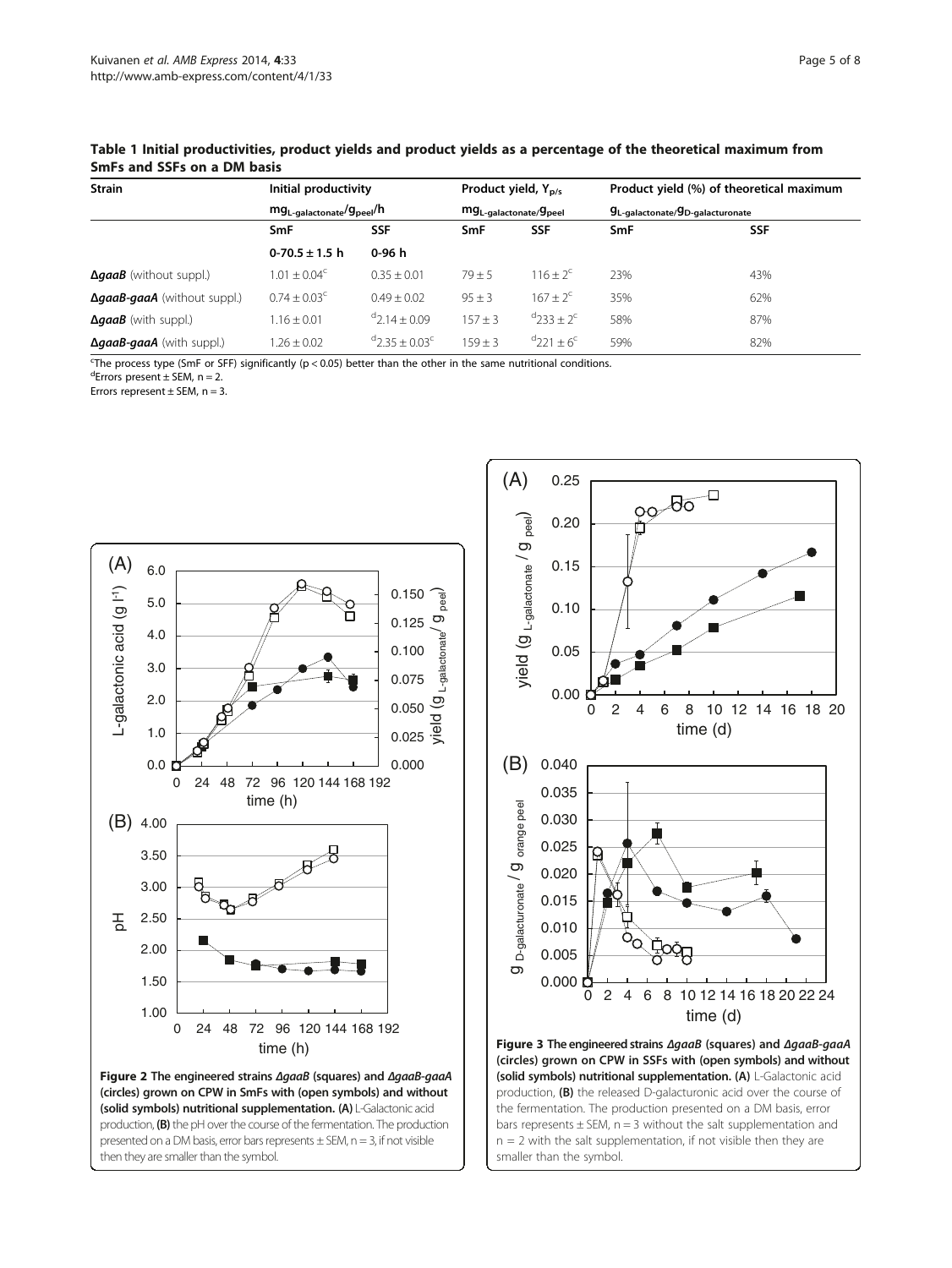<span id="page-5-0"></span>followed by qPCR in the SmFs carried out with  $\triangle$ gaaB without the nutritional supplementation (Figure 4). The transcription of An14g04280 in ΔgaaB did not show any induction on CPW, whereas the transcription of An03g01620 was clearly induced.

# Consolidated conversion of orange peel to L-galactonic acid in solid-state fermentation

As with SmF, in SSF supplementation with the mineral salts solution improved both the initial productivity and the final yield of L-galactonic acid for both ΔgaaB and ΔgaaB-gaaA (Table [1](#page-4-0) and Figure [3](#page-4-0)A). The initial productivity increased from values of 0.35-0.49 mg  $g^{-1}$  h<sup>-1</sup> to values of 2.14-2.35 mg  $g^{-1}$  h<sup>-1</sup> and the product yield increased from values of 116–167 mg  $g^{-1}$  to values 220–  $230$  mg  $g^{-1}$ . In the SSFs, the D-galacturonic acid profiles were also determined (Figure [3](#page-4-0)B). The rates of release and consumption of D-galacturonic acid were both faster in the supplemented SSF. In addition, both of the engineered strains produced lower D-galacturonic acid concentrations during the fermentation when compared to the wild type (wild type data not shown).

In large-scale SSF processes, packed-bed bioreactors are often used since they are less labour-intensive than tray-type processes (such as that undertaken in the current work in the Erlenmeyer flasks). In order to assess the performance of the process in this type of bioreactor, glass columns were loaded with 10 g (8.78 g DM) of CPW and the nutritional supplementation was used. The product yields were slightly lower than those in flask-scale SSFs: after 4 days, the L-galactonic acid yields obtained with ΔgaaB and ΔgaaB-gaaA were 166



and 153 mg  $g^{-1}$ , respectively, corresponding to 61 and 57%, respectively, of the theoretical maximum yields.

#### Purification and applications of L-galactonic acid

L-Galactonic acid produced from CPW in a 500-ml SmF was purified using a Dowex resin and lyophilisation. Seventeen percent of the L-galactonic acid in the fermentation broth was recovered. In this purified product, 69% of the Lgalactonic acid was in the linear form, whereas 31% was present as L-galactono-1,4-lactone. The alternative method for L-galactonic acid purification involved treatment of the fermentation broth with activated carbon then precipitation of L-galactonic acid as a calcium carboxylate salt. After treatment of the salt with sulphuric acid, the final liquid contained 20% of the initial L-galactonic acid.

### **Discussion**

There are several previous reports that describe processes converting pectin-rich biomass to ethanol using Saccharomyces cerevisiae or Escherichia coli (Edwards and Doran-Peterson [2012\)](#page-7-0). Due to the inability of these organisms to hydrolyse pectin and cellulose, additional pectinolytic and cellulolytic enzymes are required. From that perspective, it is an advantage to use a production organism, such as A. niger, that is naturally capable of hydrolysing pectin and cellulose: this enables a consolidated bioprocess. In the current work, we established a new consolidated bioprocess converting CPW to L-galactonic acid.

In the present study, the volumetric titers of L-galactonic acid after 72 h in the supplemented SmFs with ΔgaaB and  $\Delta$ gaaB-gaaA were around 3 g l<sup>-1</sup> resulting in an approximate volumetric productivity of 42 mg  $l^{-1}$  h<sup>-1</sup> (Figure [2A](#page-4-0)). This value is relatively close to the initial productivities of 46–64 and 54–70 mg  $l^{-1}$  h<sup>-1</sup> that were obtained with ΔgaaB and ΔgaaB-gaaA, respectively, in SmF of a defined medium supplemented with 10 g  $l^{-1}$  of D-galacturonic acid and 2 g l−<sup>1</sup> of D-xylose (Kuivanen et al. [2012](#page-7-0)). The product yields (% of theoretical maximum, i.e. g L-galactonic acid per g initial D-galacturonic acid) obtained in the defined conditions were 47 and 59% with ΔgaaB and ΔgaaB-gaaA, respectively (Kuivanen et al. [2012](#page-7-0)). The corresponding values in this study were similar, being 58 and 59% respectively (Table [1](#page-4-0)). However, the L-galactonic acid yields, 87 and 82% of the theoretical maximum, obtained in SSF with ΔgaaB and ΔgaaB-gaaA, respectively, in the current study, were clearly higher when compared to those of the SmFs (Table [1](#page-4-0)). The SSFs in packed-bed column bioreactors resulted in yields close to those of achieved in SmF. However, the longest bioreactor fermentation was extracted after 4 days, which may be too short a time for the optimal yield.

The higher product yields in the SSFs might be due to a difference in pectin hydrolysis under submerged and solid-state conditions. In fact, the presence of free sugars, such as D-glucose or sucrose, strongly decreases the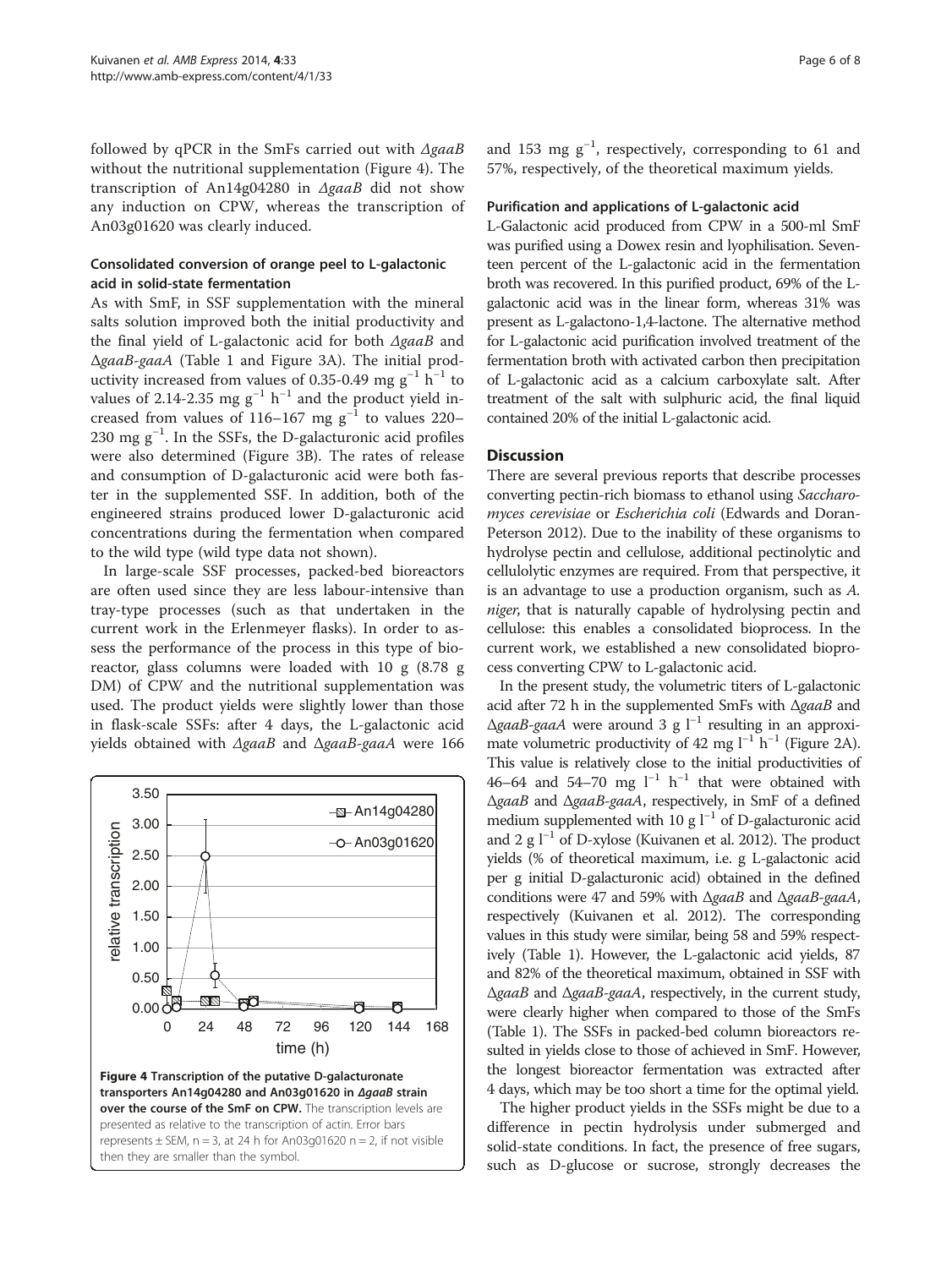production of endo- and exo-pectinases by A. niger in SmF, but not in SSF, which indicates a possible difference in the regulation of pectin metabolism between submerged and solid-state conditions (Solis-Pereira et al. [1993\)](#page-7-0). This is most likely due to the concentration gradients that arise, with the concentrations of soluble sugars remaining low in the vicinity of the hyphae and therefore not causing catabolite repression (Viniegra-González and Favela-Torres [2006\)](#page-7-0).

Small amounts of D-galacturonic acid were still present in the SSFs after the L-galactonic acid production had slowed significantly (compare profiles in Figure [3](#page-4-0)A and B over the period of 72–216 h). In contrast, no D-galacturonic acid was found at the end of the SmFs (i.e. after 120 h, data not shown), even though the yields of L-galactonic acid were only 23–59% of the theoretical maximum values (Table [1](#page-4-0)). There are two possible explanations for the final product yields being below 100%: pectin hydrolysis may have been incomplete or some of the L-galactonic acid that was produced may have been consumed. The strain ΔgaaB was unable to catabolize L-galactonic acid in submerged cultures when pure D-galacturonic acid or polygalacturonate were used (Kuivanen et al. [2012](#page-7-0)). However, several additional carbon sources are present in the CPW and might induce expression of unspecific dehydratases, allowing some L-galactonic acid consumption, since the genome of A. niger contains at least four putative dehydratase coding genes in addition to gaaB. A similar kind of phenomenon was described in an engineered A. niger strain with a disturbed D-galacturonate pathway (a deletion of D-galacturonate reductase, gaaA) and an introduced uronic acid dehydrogenase: The resulting strain was able to utilize D-galacturonate through an unknown pathway (Mojzita et al. [2010](#page-7-0)).

The transcription of two putative D-galacturonate transporters An14g04280 and An03g01620 was followed during the SmF without the nutritional supplementation (Figure [4\)](#page-5-0). These transporters have a strong similarity to hexose transporters and their transcription is induced in wild type A. niger when cultured on D-galacturonate, polygalacturonate and sugar beet pectin (Kuivanen et al. [2012,](#page-7-0) Martens-Uzunova and Schaap [2008](#page-7-0)). In the present study, only induction of An03g01620 was observed. This transcriptional pattern is similar to that obtained when A. niger ΔgaaB was cultivated on a mixture of pure Dgalacturonic acid and D-xylose (Kuivanen et al. [2012](#page-7-0)). The reason for altered expression of An14g04280 in ΔgaaB remains unclear, however, it may have a negative effect on the D-galacturonic acid transport into the cell. The peak of the An03g01620 induction during growth on CPW occurred in the current work at 24 h whereas the corresponding peak on pure D-galacturonic acid was at 3 h (Kuivanen et al. [2012\)](#page-7-0). The time difference is most likely due to the inhibitory effect of other sugars

of the CPW on pectin hydrolysis and D-galacturonic acid catabolism at the beginning of the SmF.

In the context of L-ascorbic acid (vitamin C) synthesis, it is advantageous to know whether the product from the consolidated process is linear L-galactonic acid or Lgalactono-1,4-lactone: a single reduction step is required to form L-ascorbic acid from the lactone, whereas the linear form would need to be first lactonized. The L-galactonic acid recovered from the Dowex resin was a mixture of linear and lactonized form. The lactonization of L-galactonic acid is thermodynamically more favourable at low pH, thus the elution with formic acid probably caused the partial lactonization. We also tested the suitability of calcium precipitation for the L-galactonic acid recovery because it is widely used in the industry. The purification yield remained relatively low (20%) since the process was not optimized for Lgalactonic acid. However, this method, once optimized, could potentially be used for L-galactonic acid recovery.

Currently, industrial production of L-ascorbic acid begins with D-sorbitol, which is produced by the hydrogenation of D-glucose derived from corn or wheat (Bremus et al. [2006\)](#page-7-0). The predominant manufacturing methods are still based on Reichstein process, which is a chemical process (Reichstein and Grüssner [1934\)](#page-7-0). Current processes, that also involve fermentation steps, are still energy intensive (Bremus et al. [2006](#page-7-0)) and use valuable D-glucose as a raw material. From that perspective, a production method utilizing a single fermentation step and low value CPW as the raw material would be highly desirable.

In the present work, L-galactonic acid was produced from CPW in a consolidated process by engineered A. niger strains. Close to 90% product yield was achieved, based on the D-galacturonic acid contained in the pectin of the CPW. To the best of our knowledge, this is the first report on a consolidated bioprocess in which a pectin-rich residue is converted to a high value biochemical using an engineered microorganism.

#### Competing interests

The authors declare that they have no competing interests.

#### Acknowledgements

This study was supported by the Academy of Finland through the Sustainable Energy (SusEn) program (grant 271025) and by CNPq (Conselho Nacional de Desenvolvimento Científico e Tecnológico), a Brazilian government agency for the advancement of science, in the form of a cooperation project. Edgar Mallmann, Alessandra Biz, Nadia Krieger and David Mitchell also thank CNPq for research scholarships. The authors declare that they have no competing interest.

#### Author details

<sup>1</sup>VTT Technical Research Centre of Finland, PO Box 1000, 02044 VTT, Espoo, Finland. <sup>2</sup> Department of Biochemistry and Molecular Biology, Federal University of Paraná, P.O. Box 19046, 81531-990 Curitiba-PR, Brazil.

Received: 29 January 2014 Accepted: 2 February 2014 Published: 18 March 2014